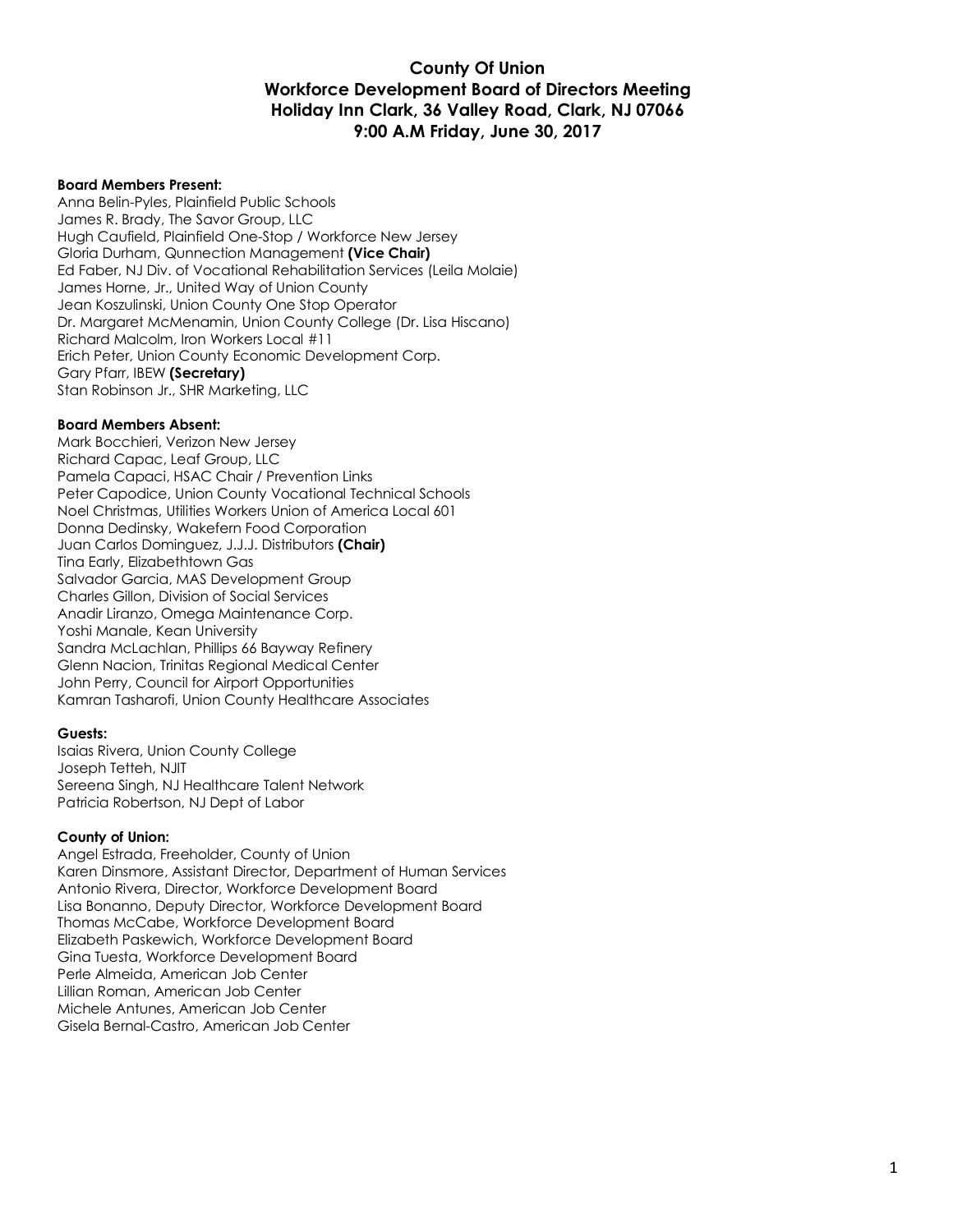## **County Of Union Workforce Development Board of Directors Meeting Holiday Inn Clark, 36 Valley Road, Clark, NJ 07066 9:00 A.M Friday, June 30, 2017**

## **I. CALL TO ORDER**

The meeting was called to order by Workforce Development Board (WDB) Vice- Chair, Ms. Gloria Durham at 9:05 a.m.

### **II. OPEN PUBLIC MEETINGS ACT**

Ms. Elizabeth Paskewich read the Open Public Meetings Act Statement.

### **III. ROLL CALL**

Ms. Elizabeth Paskewich conducted the Roll Call.

## **IV. APPROVAL OF THE May 24, 2017 MEETING MINUTES**

Ø Motion was made by Stan Robinson and seconded by Erich Peter to approve the minutes of May 24, 2017 meeting. Motion carried.

## **V. ACTION REQUIRED:**

### **PY2017 WORKFORCE DEVELOPMENT BOARD BUDGET (PRELIMINARY)**

Antonio Rivera addressed obstacles created by the State due to late distribution of information and funding allocations. The Preliminary budget was reviewed, explained, and available for comment.

 $\triangleright$  Motion was made by James Brady and seconded by Gary Pfarr to approve the PY2017 Workforce Development Board Budget. Motion carried.

### **VI. RESOLUTION-ACTION REQUIRED- LINE-ITEM CONTROL ACCOUNT:**

RESOLUTION OF THE UCWDB AWARDING A CONTRACT FOR THE PROVISION OF SIMON YOUTH ACADEMY OPERATOR

 $\triangleright$  Motion was made by Gary Pfarr and seconded by Stan Robinson to approve awarding Union County Vocational Technical Schools a contract for the provision of Simon Youth Academy Operator. Motion carried.

Evaluation Summary Reports were provided to all meeting attendees.

### **VII. RESOLUTION-ACTION REQUIRED- LINE-ITEM CONTROL ACCOUNT:**

RESOLUTION OF THE UCWDB AWARDING CONTRACTS FOR THE PROVISION OF WORKFIRST NEW JERSEY PROGRAMS

 $\triangleright$  Motion was made by James Brady and seconded by Gary Pfarr to approve the awarding of contracts to WorkFirst New Jersey providers. Lisa Hiscano, Union County College abstained. Motion carried.

Evaluation Summary Reports were provided to all meeting attendees.

Jean Koszulinski and Antonio Rivera addressed the hope to provide WFNJ TANF funding to TANF youth in the future. They are currently working on addressing this potential opportunity with the State.

## **VIII. RESOLUTION-ACTION REQUIRED- LINE-ITEM CONTROL ACCOUNT:**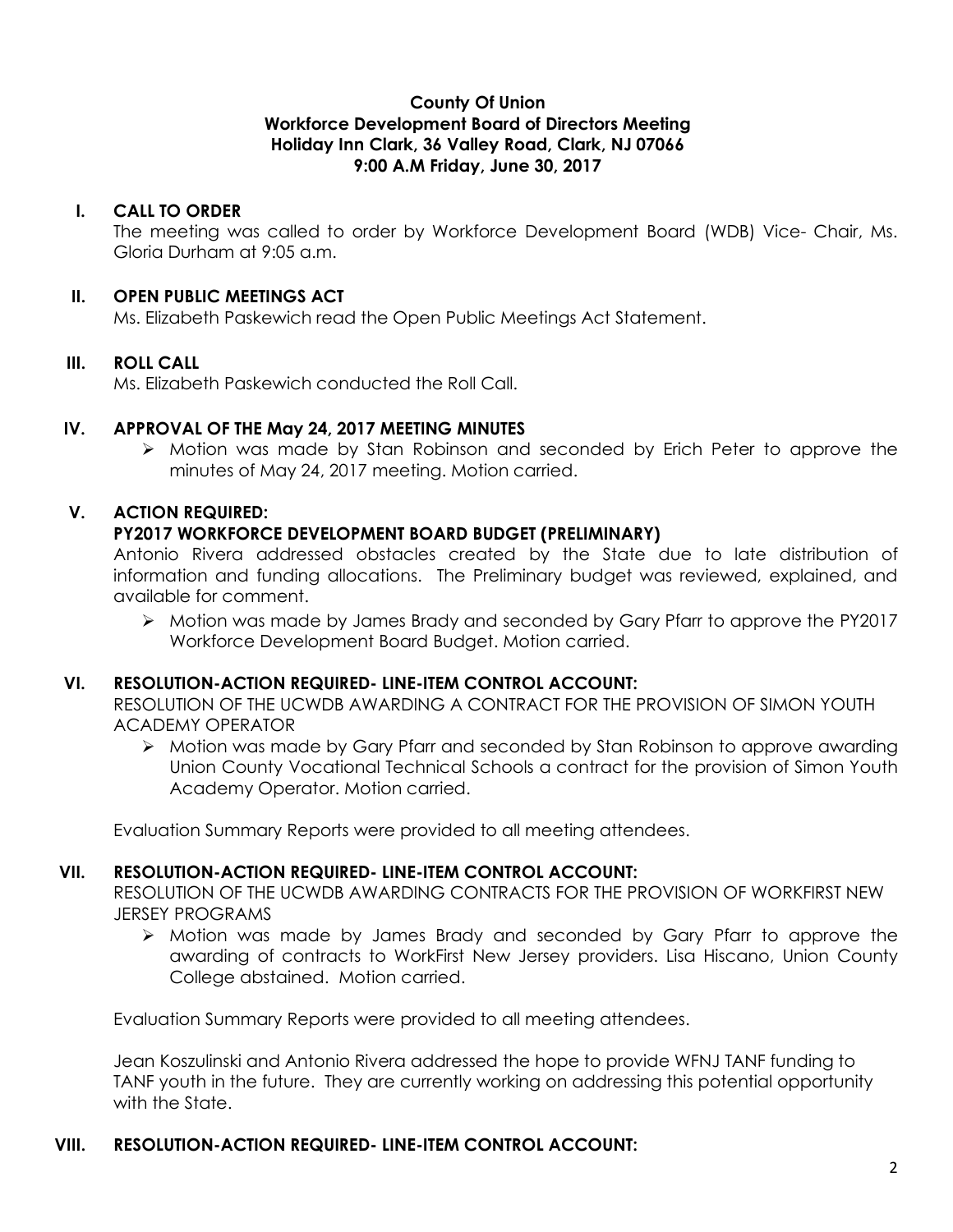RESOLUTION OF THE UCWDB REJECTING PROPOSALS AND AUTHORIZING THE REISSUANCE OF REQUEST FOR PROPOSALS FOR IN-SCHOOL AND OUT-OF-SCHOOL YOUTH SERVICES AND WORKFORCE INNOVATION BUSINESS CENTER OPERATOR SERVICES

Ø Motion was made by Gary Pfarr and seconded by Stan Robinson to reject proposals and authorize the reissuance of Request for Proposals for In-School and Out-of-School youth Services and Workforce Innovation Business Center Operator Services. Representatives from United Way of Greater Union County, Union County College, and Plainfield Board of Education abstained. Motion carried.

Evaluation Reports were provided to all meeting attendees.

# **IX. ACTION REQUIRED:**

A MOTION TO APPROVE THE CHANGES TO THE UCWDB LOCAL STRATEGIC PLAN- DECEMBER 2016-2020

 $\triangleright$  Motion was made by Gary Pfarr and seconded by Stan Robinson to approve changes to the UCWDB Local Strategic Plan. Freeholder Angel Estrada abstained. Motion carried.

Supporting documents were provided to all Members via web link.

# **X. RESOLUTION- ACTION REQUIRED:**

RESOLUTION OF THE UCWDB AUTHORIZING THE ISSUANCE OF RFQ'S AND/OR RFPS FOR THE POTENTIAL PROCUREMENT OF CERTAIN PROFESSIONAL AND CONSULTING SERVICES

Potential Services include Grant Monitoring Services and Legal Services

Ø Motion was made by James Brady and seconded by Erich Peter to approve the issuance of RFQ's and/or RFPs for the potential procurement of certain professional and consulting services. Motion carried.

# **XI. ACTION REQUIRED- LINE-ITEM CONTROL ACCOUNT:**

A MOTION TO APPROVE THE CONTRACT FORM FOR USE WITH THE AMERICAN JOB CENTER SERVICES OPERATOR

Ø Motion was made by James Brady and seconded by Richard Malcolm to approve the contract form for use with the American Job center Services Operator. All representatives from the American Job Center abstained. Motion carried.

Supporting documents were provided to all Members via web link.

# **XII. ACTION REQUIRED**

A MOTION TO APPROVE THE UCWDB POLICIES AND PROCEDURES Policies and Procedures include:

- Youth 20% Work Experience Expenditure Policy
- Youth 75% Out of School Expenditure Policy
- Youth Incentives Policy
- Protection of Personally Identifiable Information Policy
- Legal Procurement Policies
- Individual Service Strategy
- Supportive Services
- Sub-Recipient Oversight Policy
- American Job Center Complaint Policy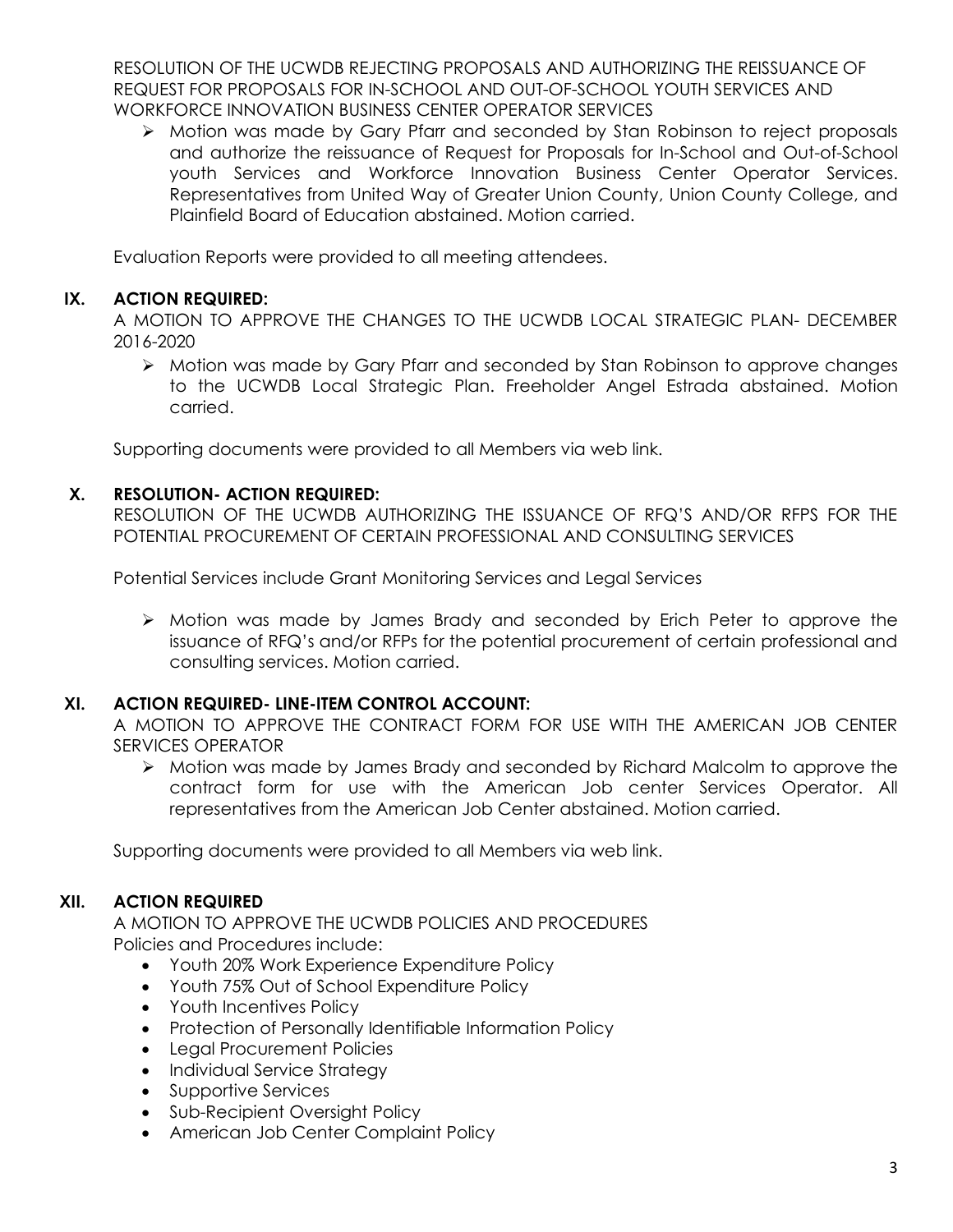Ø Motion was made by Gary Pfarr and seconded by Erich Peter to approve the UCWDB Policies and Procedures. Motion carried.

Supporting documents were provided to all Members via web link.

# **XIII. WORKFORCE INNOVATION BUSINESS CENTER REPORT**

Mr. Isaias Rivera spoke on behalf of the Workforce Innovation Business center. Current outcomes include:

- 19 major events recruitment events including 25 partnerships
- 311 total residents trained
- 265 job placements
- 2000 residents and business provided services
- 5 Clients received On-the Job Training contracts
- Increased communication and teamwork with the American Job Center has led to increased referrals and participants receiving services.

# **XIV. AMERICAN JOB CENTERS- DIRECTORS REPORT –**

Jean Koszulinski, Director, Union County American Job Centers provided the Board with the American Job Center report.

- No performance reports available at this time as the state has a not provided an updated report.
- Year end reports will be available for the September meeting.
- AOSOS is currently undergoing an update to bring it towards WIOA standards
- Due to new performance measures and various reporting times, it would be beneficial to analyze one measure at a time, possible one per meeting, to provide greater understanding and clarity of each measure.
- Changes in income requirements have greatly impacted the program, as such we are Requesting 25% of adult ITA funding to be transferred to Dislocated Worker funding.

Anna Belin-Pyles requested that free transportation literature be provided in American Job Center Orientation documents.

Karen Dinsmore explained the American Job Center's absence from the previous WDB meeting was at the request of County Council. She also clarified Youth program challenges and provided a commendation for the hard-work youth program staff has provided.

# **XV. COMMITTEE REPORTS**

No Committee Reports

# **XVI. OLD BUSINESS**

No old business reported.

## **XVII. NEW BUSINESS/PUBLIC COMMENTS**

Mr. Joseph Tetteh, NJIT, spoke on behalf of the Technology Talent Development Network. Mr. Tetteh discussed current Industry technology trends, career pathways, youth programs, and employment trends. He also indicated a new sector- Construction and Utilities will be added for 2017-2018.